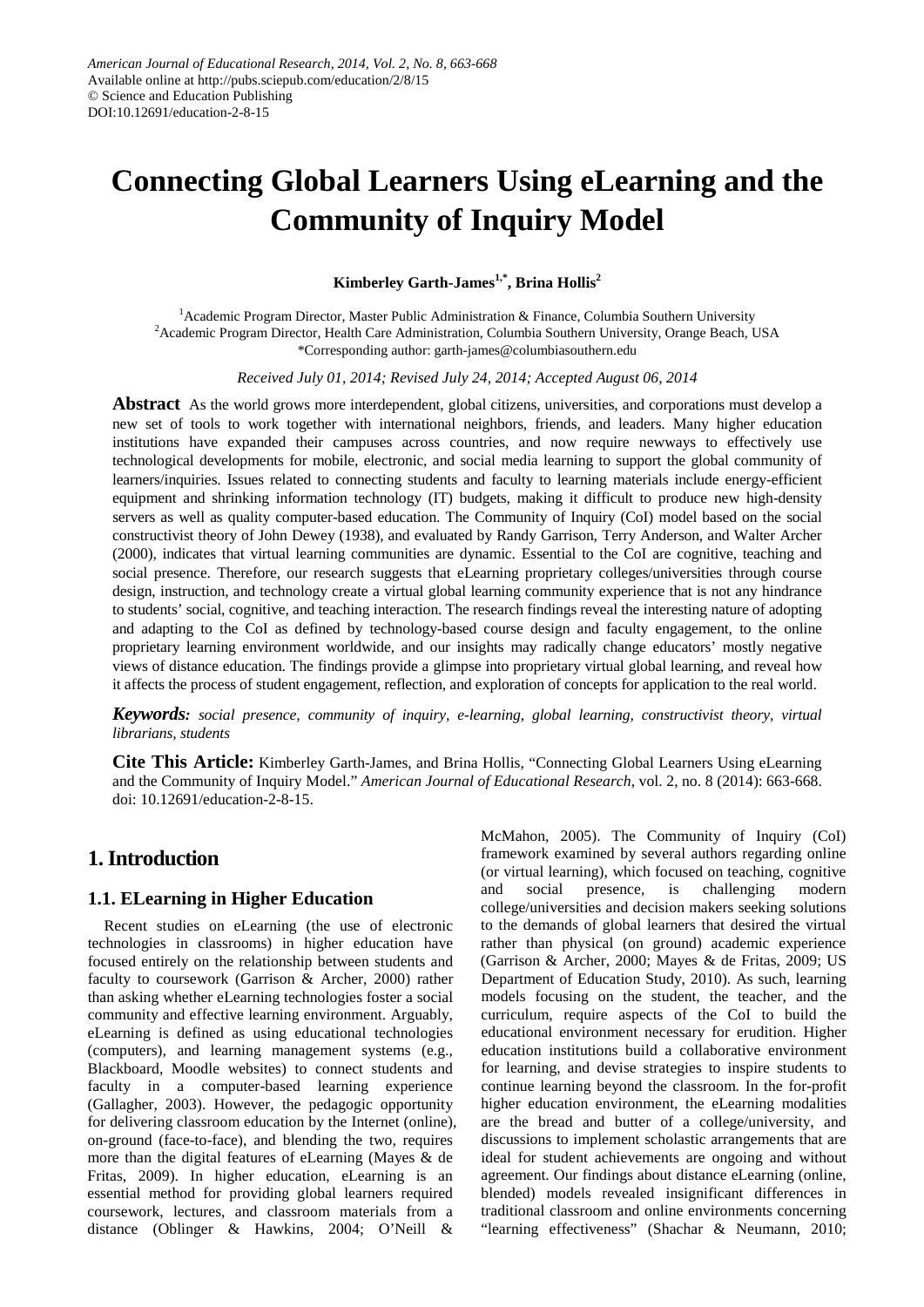USDOE Study, 2010, p. 13).The United States Department of Education (US DOE) (2010) discovered several benefits of eLearning in higher educational environments, and have used these discoveries to reinforce policy development in distance education. Thus, traditional colleges/universities (nonprofits, public) and for-profit institutions may be confronting the same challenges of negotiating student demand for alternative instructional methods. As a result, these institutions are contemplating the best features of the learning environment in an effort to improve student achievement outcomes and satisfy stakeholder expectations.

Regarding librarians' new role in eLearning, we discovered that library resource innovation, or eLibraries, were being transformed to comply with green and space efficiency standards (Grush, 2014). For-profit online learning means that librarians and resources are available to students 24/7 and the technology-centered virtual library is an expectation of the new generation of eLearners (Basaglia, 2010). In light of the sparse research findings regarding for-profit eLearning models, and after working for a private university that offers nationally accredited virtual academic programs to global learners, our aim for this research is to describe this new, complex pedagogic environment and assess the Community of Inquiry framework.

This essay focuses on the discoveries in the literature review regarding eLearning, suggesting ideas for building student learning communities and implications, and sharing the findings of previous researchers representing students and faculty who engage in a variety of virtual classroom learning environments at a for-profit university. Terms used to describe three learning formats of interests are: 1) Traditional, or term, eight (8) week with discussion requirements, 2) Per Course, or student-directed and independent learning without discussions over 10 weeks, and 3) Modified, or hybrid, blending the traditional and Per Course, with discussions first few weeks and 10 week completion plan. The study tested whether 1) eLearning (online) distance education builds a community of inquiry and student learning when compared to face-to-face instruction, and whether 2) eLearning's (online) distance education promotes community and social interaction. These suppositions that the educational technologies are responsible for changing the cognitive, social and teaching aspects of an already complex learning environment are inspired by the work of John Dewey (1938),Randy Garrison, Terry Anderson, and Walter Archer (2000).Student respondents commented that they liked connecting to global learners during the discussion assignments, and, yet, the social media mechanism Connect Yard was less impressive as a bridge between students and faculty and between peers, for scholarship. The study's findings will add to the literature and stimulate a collegial discussion of some of the unexpected findings of the pilot research study at the Higher Education Teaching and Learning (HETL) Conference in Anchorage, Alaska.

# **2. Literature Search**

Ideas about Community of Inquiry providing the foundation of online program design in some for-profit higher education environments involved introducing students to virtual and mixed of on-ground and online learning experiences. The COI tenets of social, cognitive and teaching presence, are central focus in hundreds academic presentations and publications ((Means, Toyama, Murphy, Bakia, & Jones, 2010). In 2010, the US Department of Education reported the findings of a metaanalytic study of more than 1,000 empirical studies (between 1990 and 2000) of eLearning models, using onground (face-to-face) computer-assisted curriculum, and total online (virtual) distance education, which resulted in measurable student learning outcomes of 50 independent effects. Underlying the modifications in education environments either traditional (12-16 weeks) face-to-face instruction in a brick-and-mortar, virtual (eight weeks) or blended classrooms, were apparent changes in student learning outcomes. The US Department of Education findings indicated that of the nearly 2,000 learners using distance education, student-directed learning, facultydirected learning, and face-to-face instruction, on average, students in online learning conditions performed modestly better than those receiving face-to-face instruction(Means, Toyama, Murphy, Bakia, & Jones, 2010, p. 11). Interestingly, literature from the 1990s about the quality and connectivity of eLearning, and learning management systems such as Blackboard and Moodle, which surfaced in the early 2000s, mentioned that face-to-face learning received positive effects when blending formats with these digital systems (Garrison & Shale, 1990; Garrison, Anderson & Archer, 2001; Means etal., 2010). There are a number of reasons for student performance in online (or virtual) classrooms, including interaction with professors, peers and the curriculum. Garrison, Anderson and Archer (1999) provided the Community of Inquiry framework and added to the knowledge of building collaborative and interactive online learning environments in higher education; and, educators remain challenged by the COI and increasing student learning outcomes (Anderson, Rourke, Garrison & Archer, 2001; Arbaugh, 2007). Interactivity is necessary to student learning outcomes, and the conditions of the eLearning environment are noteworthy and challenging (Rourke & Anderson, 2001; Wang, 2008). Our research investigated the changes in learning environments and students' interactivity involving eLearning at a for-profit virtual university and the conditions that would be most effective for electronic learning. Moreover, the literature discussing the factors that influence student learning conditions and outcomes related to the Community of Inquiry (CoI) model, based on the social constructivist theory of John Dewey (1938) and evaluated by education researchers, indicated that learning communities are dynamic (Garrison, Anderson, & Archer, 2000). Some examples of dynamism in eLearning include using technology imports as televised broadcasts (WIMBA), synchronous Blackboard and E-College, and videoconferencing with students (Web-Ex), which over time provide an increasing focus on peer-topeer and student-faculty interactions. Curiously, the scaled scores or "effects size" found in the literature indicated that social presence were perceptional changes related to Peer-to-Peer inquiry (Abrami, Lou, Borokhovski, Wade, Wozney, Wallet, Fiset, & Euang; 2004; Cobb, 2009; Means, et al., 2010).Therefore, our interests addressed the relevant social, teaching, and cognitive issues that are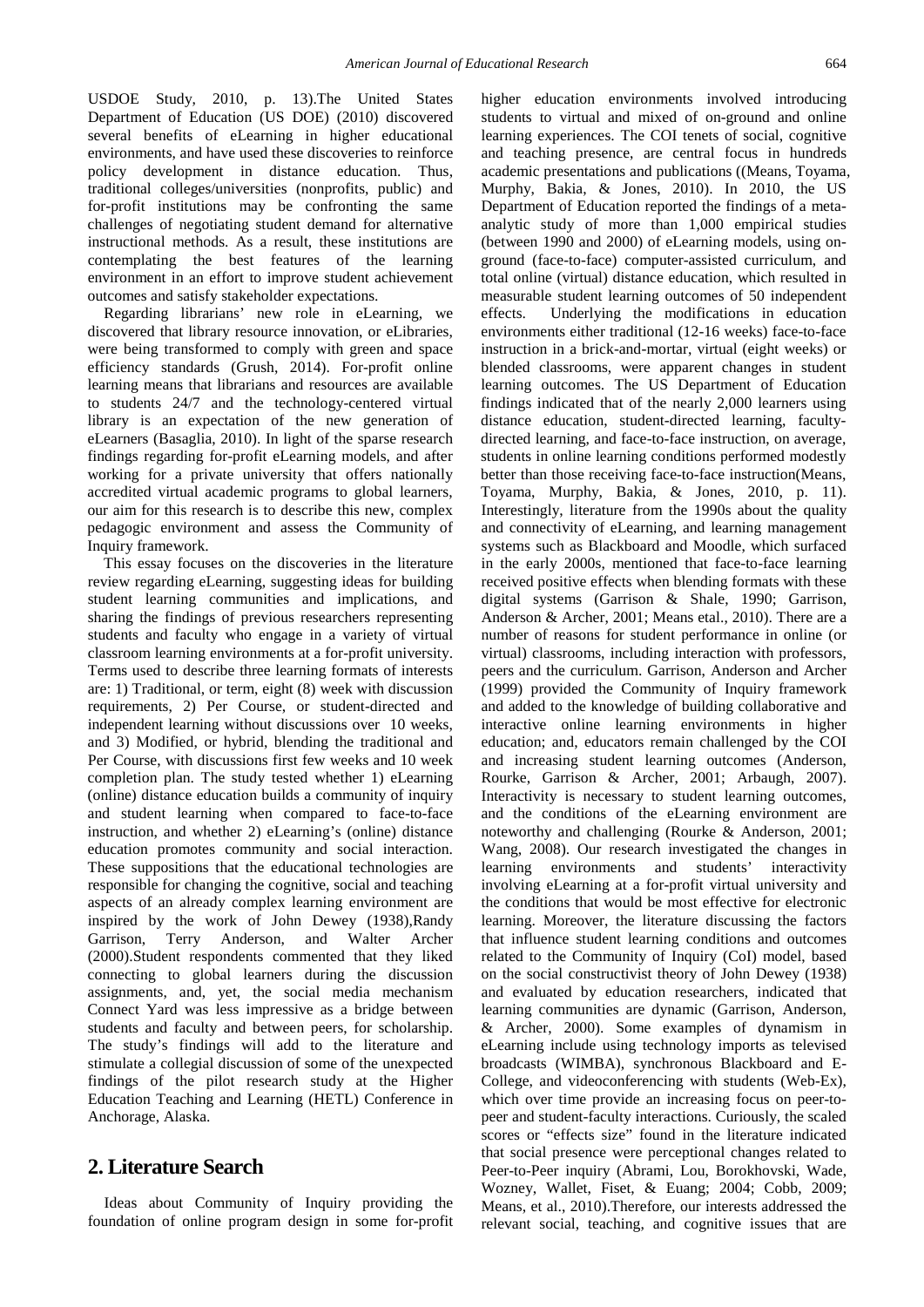constantly changing through the use of new electronic technologies (Blackboard, Connect Yard) in higher education classrooms and increasing student peer-to-peer interactions and redesigning curriculum and instruction.

Integrating the ideas from the abovementioned studies and considering the discussions in the literature about building community learning environments and the CoI framework. The COI is defined as a framework for teaching and learning that encompasses three tenants: teaching presence, social presence and cognitive presence that have been said to be critical to online/distance learning environment. COI can also be used to analyze teaching and learning outcomes in the online/distance learning environment. our purpose of the research study is threefold: 1) to provide a summary response to questions about different pedagogic models using electronic technologies in a for-profit college/university; 2) to identify the eLearning models used in the past decade at a virtual college/university and its effects; and, 3) to examine the community of inquiry framework, implications and opportunities for innovative learning at a for-profit university.

# **3. Method**

Significance testing to solve problems and metaanalysis has become important in calculating adequate power (.80) for correlation (Hunter & Schmidt, 2004; Shachar & Neumann, 2003). The meta-analytic research study commissioned by the US Department of Education (2010) has provided vital knowledge about the significance of eLearning and face-to-face education models that are actionable policy mandates. Action research with qualitative survey research methods are another way to determine correlations between independent (eLearning) and dependent (student interactive learning) variables, and to find meaningful solutions for building learning communities that accomplish student learning goals established by the institution. The statistical significance is imperative for learning the promising practices that utilize education technologies to establish student social interaction and accomplish learning outcomes. This study used the survey research approach to discover the opinions, feelings and thoughts of a random sample of students and faculty participating in a variety of virtual learning environments: 1) traditional eight-week online course with asynchronous weekly discussions; 2) self-directed online course without discussions; and, 3) hybrid online course with adaptive release weekly discussions and self-directed study. An announcement was embedded in the virtual (online) courses that represented three disciplines, including Public Administration, Healthcare Administration, and General Studies (undergraduate and graduate).Letters were delivered to teaching faculty with the link to a ten-item questionnaire in Survey Monkey*.* The targeted group of students and faculty were randomly selected and there were no restrictions; all respondents participated in at least one of the virtual learning communities. A total of 75 students and 80 faculty respondents participated in the survey. Our purpose was to ascertain information that compared to findings in the literature review regarding eLearning (online, virtual) and the community of inquiry

framework at a for-profit university. The study hypotheses are expressed below:

H1. ELearning (online) distance education compared to face-to-face instruction is an effective support for building a community of inquiry and fostering student learning.

H2. ELearning (online) distance education does promote a learning community and social interaction.

We collected data using surveys designed in Survey Monkey, and archival data sources at the for-profit university. Anonymity and results in composite form were achieved in the study. Statistical package (Minitab) was used for data analysis.

# **4. Findings**

The COI framework indicated that increasing student persistence and learning gains is possible through collaborative and interactive eLearning environments (Garrision, et al., 2006). The study used a survey research method to determine the significance in the independent and dependent variables regarding the effect of electronic education technologies and management systems (Blackboard) used in three education formats—traditional, per course, and hybrid—to accomplish student learning outcomes. Researchers analyzed social presence in online learning environments by asking students through observations, modeling and surveys providing results on study participants (r= .57, r=0.78) (Rourke, Anderson,  $\&$ Garrison, 2007; Shea &Bidjerano; 2008; Means et al., 2010).Our study findings of students attending a for-profit university and participating in a virtual classroom using three different formats: 1) Traditional, or term, eight (8) week with discussion requirements, 2) Per Course, or student-directed and independent learning without discussions over 10 weeks, and 3) Modified, or hybrid, blending the traditional and per course, with discussions first few weeks and 10 week completion plan, showed significant correlation to the scaled scores in the literature. For instance, student participants' surveyed on interactions with global peers through discussions including audiovisuals was discussed in the literature and expectations were high; our results was a Chi-Statistic of 0.03, p<0.05. However, on the same question for traditional (term) and per course students showed significance, the Z-Score is 3.2031, is significant at  $p \leq$ 0.01, and U-value is 1, (critical value of U at  $p \le 0.01$  is 7), result is significant at  $p \leq 0.01$ ; thus indicating the importance of interacting with global learners through discussions. Seventy four (74) educators responded individually to survey items and some are described below: The information on social presence was examined to address the hypothesis:

H2. ELearning (online) distance education does promote a learning community and social interaction.

#### **4.1. Faculty and Social Presence**

The study responses were categorized highlighting the COI tenet *social presence*, which has been defined as creating a level of ease in which students feel comfortable expressing themselves and connecting with their instructor and peers. The study found that faculty and student responses about social presence and community spirit for eLearners showed the Chi-square statistic is 11.2028, (p-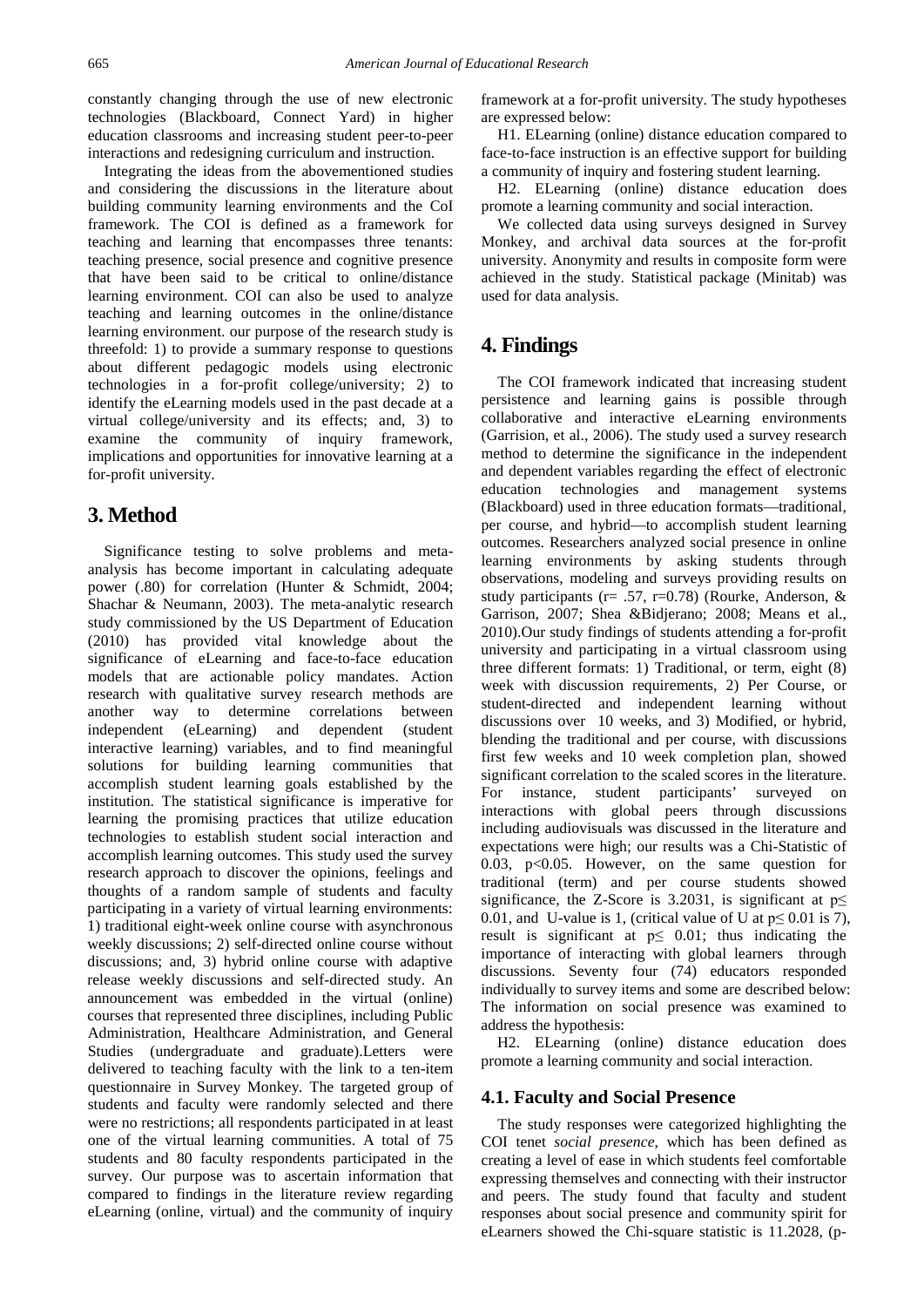value is  $0.000817$ , result is significant at  $p < 0.01$ . Interestingly, to students eLearning provides some community, and faculty have created social presence, or good virtual classroom experiences otherwise students are not going to attend class. Social presence in the COI is important to undergraduates, and in the virtual environment the need has not decreased as indicated by the student survey choices. Policies and procedures guiding discussion requirements are an important challenge. Technology and student learning was another topic of our analysis using the qualitative (survey) method consistent with research designs by academics in the literature review, including the study by Edu Cause (2004) about student learning accomplishments using technology; revelations were positive experiences with faculty at colleges/universities. Our study findings were significant regarding faculty rationale for choices in categories referencing *sense of belonging*, *helping tool* with course activity, and student-instructor interaction. Thirty eight percent agreement among faculty for the viability of Black Board for connecting students and building a community of global inquirers as well as for peer-to-peer engagement. When institutions of higher education face budget shortfalls, they invest in new technologies for student engagement building effective learning communities; Connect Yard is one tool available to faculty in a forprofit virtual college/university learning environment. Fifteen faculty responded about students' technological sophistication, competitiveness among peers, and agreed that eLearning was the next level for honing their skills. The survey pilot study attempted to discern the extent to which Connect Yard was considered a beneficial teaching tool (announcement and discussions) through a variety of social media (e.g., Facebook, Twitter) and at educational level (graduate, undergraduate bachelors or associate) and all faculty study participants sharing their thoughts on the question item showed strong agreement (89%) that using it is determined by university policy and procedure. After evaluating the viability of Connect Yard, the following question was added to the survey: *Does Connect Yard enhance student-instructor interaction?* We found faculty agreement was 38 percent. Before Connect Yard, logging into Blackboard was required by the online for-profit institutions to access course materials, peers, and faculty to respond to discussion questions, and to check on graded assignments and feedback. The faculty gave choices and rationales for technologies such as Connect Yard versus Blackboard not promoting communications and interaction, *T= 9.569621* (p-value, 0.0006660), result is significant at  $p \, < \, 0.01$ . There are constraints on curriculum design using social media technologies that are related to cognitive and social presence in the COI (Rennie & Morrison, 2013).In summary, themes emerged in our study showing significance similar to findings or academics research in the literature review about incorporating audio-visuals (wikis, blogging, e-portfolios, and group activities using scripts that guide learning activities)rather than just "text-based" instruction for social and cognitive reasons were giving by faculty (Cobb, 2009; Garrision et al., 2006; Means, et al., 2010).

#### **4.2. Students Responses and the CoI Model**

Students responded individually to the survey items about the CoI model and categories involving belongingness, and conditions responsible for spirit of community, interactions with faculty and peers. Testing the hypothesis about factors contributing to aspects of the CoI such as advisors, student support specialists, and faculty (supervisors, teachers) services, showed T= 3.690577, (p-Value = 0.007751) result is significant at  $p <$ 0.01. The student survey questions assessed whether eLearning had an effect on social presence, or gave students a feeling of belonging/connectedness to peers. Curiously, students and faculty rejected the notion using Connect Yard (social media) enhanced peer-to-peer communications and interactions, which is important to them:

Using the scale below, indicate the extent to which you agree with the following statements:

Low results (12.3% strongly agree) on Connect Yard enhances student-to-student communications and interactions.

Students responded that the virtual classroom discussion boards and assignments requiring interaction with other global learners gave them the opportunity to *get to know my peers* which showed result is significant,  $(Z=, 2.34, p < .01)$ . Students participating in the learning formats (traditional, per course, modified (or hybrid)) responded to: *My eLearning (online) format allowed me to participate in various virtual environments.* Analysis of the students participation rate and selection of categories based on percentages showed collaboration with peers was selected Fifty Four percent, freedom of expression (62%) and feeling a spirit of community (66%), which revealed a high interests by students on topics importance. Students were asked to describe their feelings about aspects of the COI (social and teaching presence) referring to category choices *getting to know peers/global learners*, there was eight nine percent agreement. Results for eLearning environments providing a place for students to evoke *emotional expression* was significant (i.e.  $T = 7.4621$ ,  $p <$ 0.01). Policies surrounding the three education formats traditional discussion, per course, and modified (or hybrid) formats--, do not limit peer communications, but effect free emotional express. Policies exist that may also prohibit or impede deep academic discourse.

#### **4.3. E-Learning and Cognitive Presence**

Our pilot study found some positive results regarding student learning in a virtual classroom compared to a faceto-face format. The following information addressed this hypothesis:

H1. ELearning (online) distance education compared to face-to-face instruction is an effective support for building a community of inquiry and fostering student learning.

Garrison et al. (2000) evaluated the Community of Inquiry (CoI) and results were helpful to improving distance education. One of the tenets of the CoI model is cognitive presence, which builds an environment that supports the learners' ability to understand meaningful concepts and ideas as well as to apply new concepts and knowledge taught. One of our survey questions in the pilot study aimed to discover *quality*—encourages students to stay on task, cooperation between faculty and student in learning environment—of learning that could take place in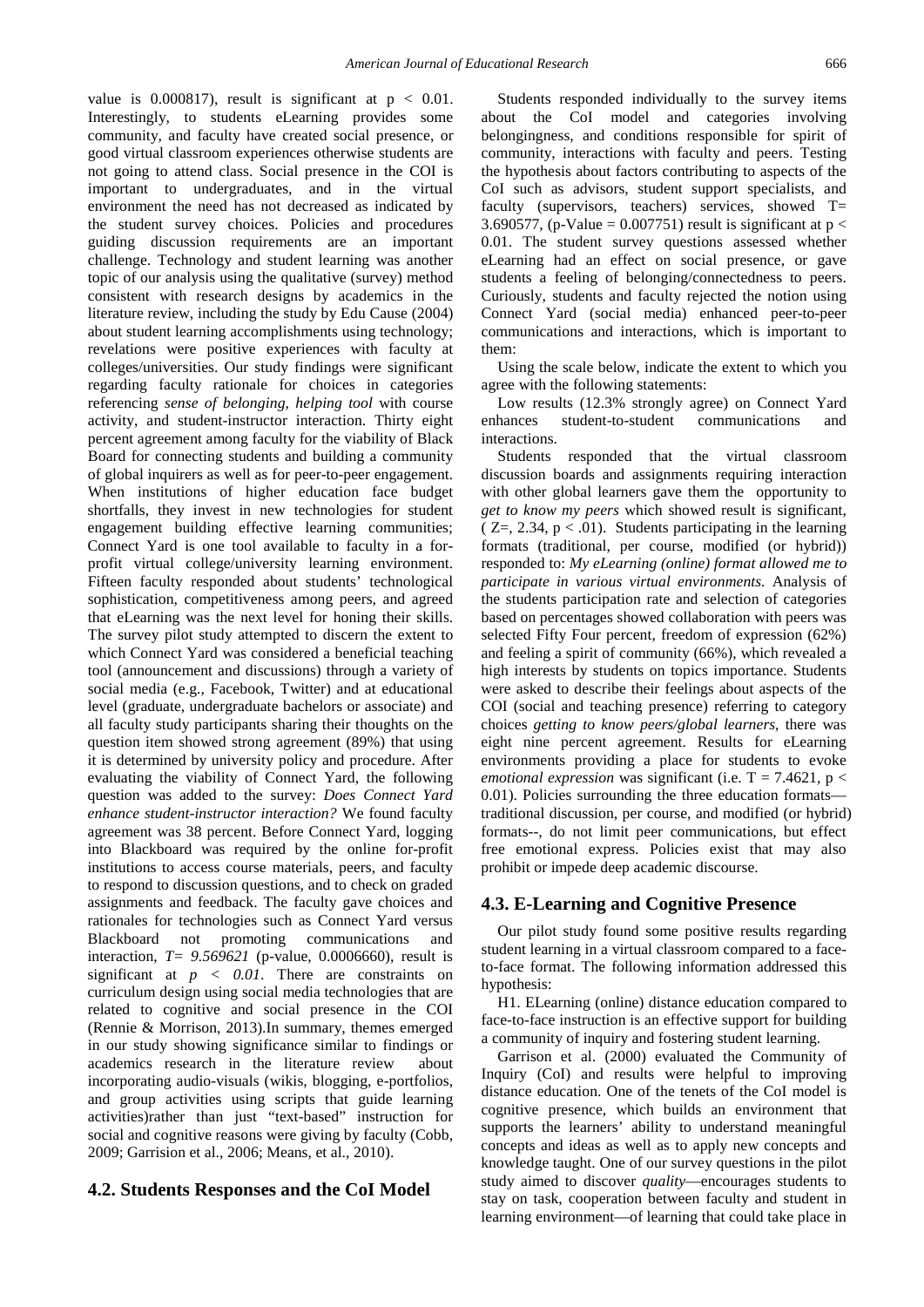a virtual college classroom. The survey question for students was: *Based on the eLearning format, rank in order of importance these learning outcomes.* Their individual responses about cognitive presence in the CoI were based on selecting categories for critical thinking, original ideas, and staying on tasks. Analysis yielded significantly higher cognitive factor estimates for virtual programs implemented in the undergrad bachelors and graduate programs ( $M = 52.3$ , SD= 17.9) and student responses strongly associated with academic research findings on critical thinking and staying on tasks. Comparing student and faculty data ( $M = 55.3$ ,  $SD = 21.2$ ), findings indicate that cognitive presence for critical thinking and staying on tasks are important in the virtual classroom. Flexible due dates for assignments in the Per Course and Modified (hybrid) learning formats contribute to staying on tasks. Faculty using rubric grading and online assessments (e.g., quizzes, final exams) were satisfied with student learning outcomes; whether or not they were using electronic portfolios was not addressed (Cobb, 2009; USDOE, 2010). In our follow-up study we will separate these questions related to the three eLearning formations.

#### **4.4. Faculty and Teaching Presence**

To assess faculty's opinion concerning teaching presence in the three formats—traditional (term) eightweek program, per course, and modified (or hybrid), we asked faculty to identify the eLearning format that created opportunities for students' personal meaning, reflection, intellectual insights, peer-to-peer sharing of intellectual ideas and the result is significant (T-value is 3.801316 ,  $p=0.002613$ ,  $p < 0.01$ ). Sharing personal meaning (experiences) is not very important as a selection. Some faculty agreed that by sharing personal meaning and professional experiences was accomplishing teaching presence. Regarding helping students make connections among disparate ideas, there was strong agreement among faculty, there was strong agreement and comparable to the findings in the US Department of Education report (2010). We discovered that eLearning does change the teaching presence of the CoI and not always negatively was significant. Technologies can support instructional presence to create an encouraging scholarly environment for peer-to-peer and faculty-to-peer interactions.

#### **4.5. Students and the CoI Model**

The student survey questions focused on assessing social presence in the eLearning formats offered. To measure student perceptions of social presence, we asked them their opinions about social presence by selecting categories belonging or connectedness to peers, and instructors, and peer-to-peer communications; strong agreement that peer-to-peer interactions were facilitated by Blackboard more than social media through Connect Yard. Additionally, students were asked about:

My eLearning (online) format allowing me to participate in (mark all that applies):

- 1. Freedom of expression
- 2. Expression of emotion
- 3. Discussion of assignments
- 4. Development of technology skills
- 5. Getting to know my peers
- 6. Feeling a spirit of community

Results showed low agreement on information technology's (IT) supporting social media if using Connect Yard; and correlation with undergraduates and technology skill development was moderately correlated (r=0.57). Policies for quality control affecting student learning, and expression of emotions were strongly correlated with undergraduates (r=0.61). In terms of percentage breakdowns factors important to online learner success at a for-profit university selected by students, showing: 84% found advisors and 46% agreed that student success specialists (46%) are most important. Concerning the effects of eLearning on student learning, faculty commented that struggling students are difficult to spot compared to being in a face-to-face environment, and students develop different, stronger relationships to individuals *other than faculty*—advisors, student specialists, tutors, and peers. This might explain the strong rating for specialists and advisors in the virtual classroom.

# **5. Recommendations**

The impetus for conducting a pilot study that collected the responses of students and faculty concerning different learning formats was to identify techniques that would improve eLearning and student outcomes in a for-profit virtual environment. Our enthusiasm for this research stemmed from the literature review of various eLearning models. In fact, we found a lack of empirical studies about virtual classrooms in for-profit higher institutions. The US Department of Education report on eLearning curriculum and instructional methods in higher education left us with questions about online instruction compared to face-toface instruction. Noteworthy in our study was that reliable connections using energy and cost-efficient servers and learning management systems (e.g., Blackboard, Moodle) are necessary to student learning as well as policy and faculty training support by the university. Half of the teaching faculty found that eLearning technologies (Blackboard, Connect Yard) are useful to some degree in a virtual environment; therefore, decisions about policies and procedures considering cost- and energy-savings on hardware and software are helpful to aspects of the COI. Faculty teaching in the virtual classrooms and at for-profit colleges/universities required curriculum and instruction different than materials, advising schedules, and social interactions available to students attending a physical college campus. Suggestions include investments in newer versions of Blackboard with teleconferencing, video upload capabilities, synchronous, or real-time engagement, is important. A study by the American Association of Higher Education (1987) found that learning how to teach using electronic technologies is as relevant as the curriculum and instruction. Additionally, our findings indicated that emotional presence was not significant; perhaps feelings were muted through electronic (online) connections that were mostly asynchronous and text-based. Our recommendation is to provide students an opportunity to access scholarships and boost cognitive and social presence using peer-to-peer assignments involving blogs and wikis. It is also important for the classroom environment to continue to allow students to freely express themselves and have supportive connections and communication with the instructor and their peers. In terms of the research methodology that we used for the